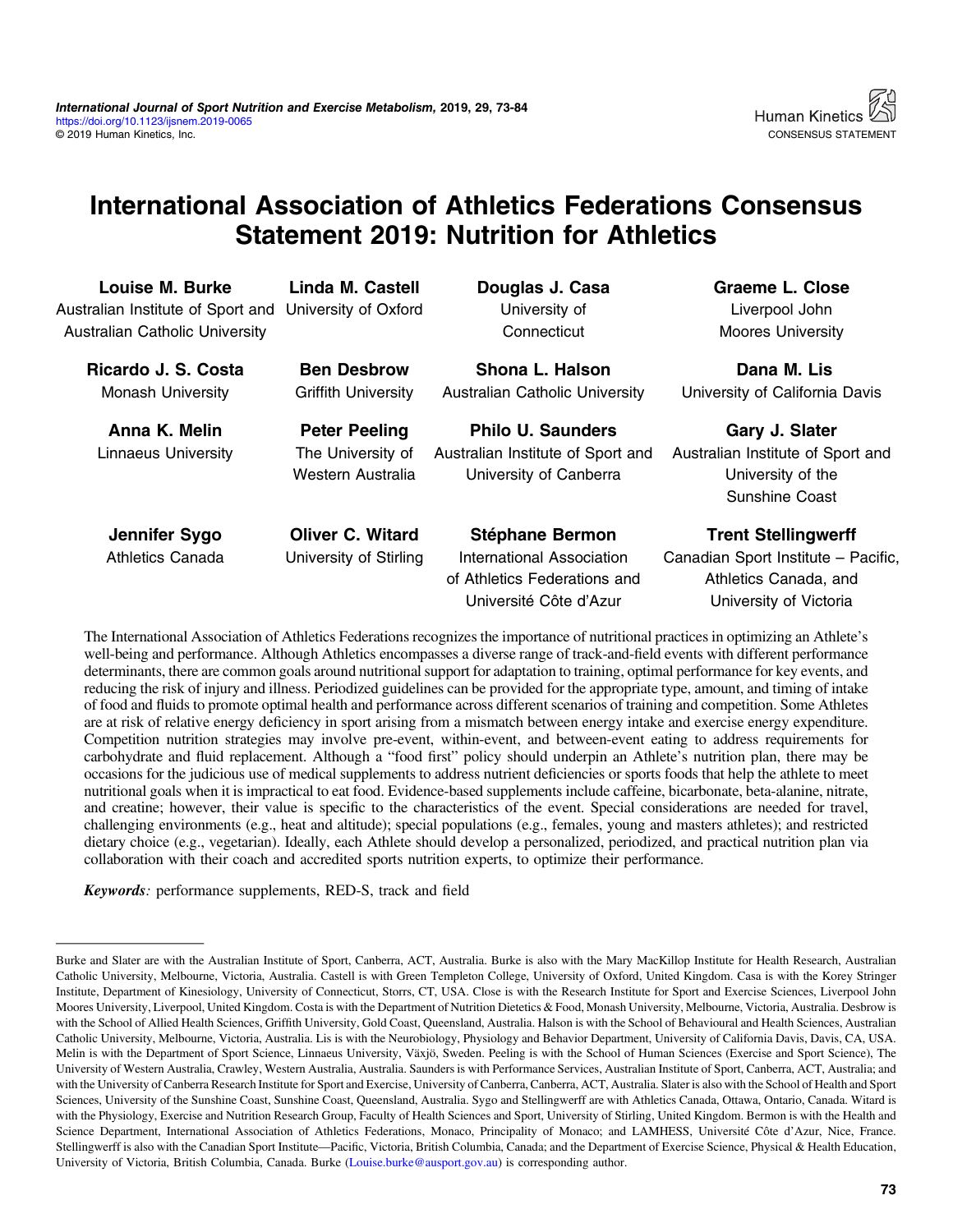The sport of athletics (track and field) encompasses a wide range of events involving running, walking, jumping, and throwing, in which success is underpinned by a diversity of physiological, psychological, and biomechanical attributes. Its governing body, the International Association of Athletics Federations (IAAF), recognizes a number of distinct disciplines: sprints, middle/long distance, hurdles, and relays on the track; throws and jumps on the field; the combined events of heptathlon and decathlon; road running; race walks; cross-country; and mountain running and ultrarunning [\(www.iaaf.org](www.iaaf.org)). The term "athlete" can be used as a generic description for any type of sports person, whereas athletics is known as "track and field" in North America: to avoid confusion, this statement will use the terms Athletics and Athletes (with a capital "A") to denote the disciplines within the IAAF umbrella and their participants. Despite the extreme range in the characteristics between and within these disciplines, high-performance Athletes share some common goals: to train as hard as possible with optimal adaptation and recovery, to remain healthy and injury free, to achieve a physique that is suited to their event, and to perform at their best on the day(s) of peak competitions.

The IAAF has long recognized the role of diet and nutrition strategies in helping the athlete to achieve these goals. In 1995, it hosted the first meeting on nutrition for Athletics in Monaco, followed by an update in 2007. Both meetings led to a consensus statement on the importance of nutrition in the preparation for, and performance of, events in the track-and-field program [\(International Association of Athletics Federations, 2007](#page-11-0); [Maughan & Horton, 1995](#page-11-0)). These statements were underpinned by review papers, published in special issues of the Journal of Sports Science (13: [Suppl. 1] 1995 and 25: [Suppl. 1] 2007, respectively). Other outputs from these meetings have included booklets for Athletes and coaches, provided at major Athletics' competitions and accessible via the IAAF communications link [\(Maughan & Burke, 2012\)](#page-11-0).

Knowledge and practice of nutrition evolve over time and must be constantly updated and integrated into the Athlete's preparation. Indeed, in the decade since the last IAAF consensus meeting, a range of new developments in sports nutrition has been recognized globally by expert bodies such as the American College of Sports Medicine, Academy of Nutrition and Dietetics, and Dietitians of Canada ([Thomas et al., 2016\)](#page-11-0). In the light of some profound changes, the IAAF has recently commissioned a review of the current status of knowledge, attitudes/cultures, practices, and opportunities for sports nutrition to be specifically applied to events in Athletics. This consensus statement provides a summary of the contemporary principles of sports nutrition, identifying strategies that may be used by competitors in Athletics to enjoy a long, healthy, and successful career in their chosen event. The focus targets high-performance Athletes, while acknowledging the needs of some special elite populations (e.g., adolescents, females, masters) as well as the opportunity for the many nonelite competitors who enjoy Athletics (e.g., recreational marathon runners) to benefit from an appropriate translation of these principles into their own pursuits.

# Recognizing the Special Issues of Event Groups in Athletes

For the purposes of this summary, the IAAF disciplines in track and field were divided into five event groups for individual review (sprints, jumps/throws/combined events, middle distance, long distance, and ultradistance/mountain running; Table [1\)](#page-2-0). The considerable heterogeneity of events present within each group is acknowledged; nevertheless, this strategy achieves a pragmatic balance between the need for efficiency and the challenge of addressing unique and specific needs of each event. These reviews were charged with summarizing key nutrition goals and concerns within each event group, discussing novel aspects such as contemporary beliefs and dietary practices, identifying the scenarios in which the rules or conditions of events assist or hinder the optimal intake of nutrients, especially in the competition scenario, and reviewing event-specific research on nutritional issues. The key findings of these reviews are presented in Table [1](#page-2-0).

Issues identified in the event group summaries are expanded in this consensus statement below, and the special issue of the International Journal of Sport Nutrition and Exercise Metabolism, via the examination of 12 themes that provide a framework of nutrition for Athletics and allow a more global understanding of the recent changes in sports nutrition knowledge and practice. Contemporary sports nutrition should be underpinned by a recognition that Athletes often share common goals (e.g., to meet the energy and specific fuel requirements needed to support training and competition); common challenges (to balance such intake against the desire to manipulate body composition, while remaining free of illness and injury); and common scenarios (e.g., periods of travel away from their home base and its familiar food environment). However, the specific features of each event, including optimal physique, typical training protocols, competition characteristics, and the parameters that limit performance, create differences in nutritional requirements as well as the opportunities to address them. The principles of sports nutrition for each event must be further individualized and periodized for each Athlete, then implemented via translation into practical eating practices and food choices, and, sometimes, the judicious use of special sports products and supplements. Thus, Athletes and coaches are advised to work collaboratively with sports science, medicine and nutrition experts to develop a model that identifies where nutrition can enhance event- and individual-specific performance, to refine this model through experimentation and experience, and to achieve it in real-life practice.

### Theme 1. Periodization of Nutrition Strategies in the Yearly Training Plan [\(Stellingwerff et al., 2019b\)](#page-11-0)

Periodization is a cornerstone concept in training for Athletics whereby the exercise load (mode, frequency, intensity, and duration) is strategically manipulated within a sequence of cycles to gradually achieve the physical, biomechanical, physiological, neuromuscular, and psychological attributes needed for success at chosen competition(s). It is self-evident therefore that the Athlete's dietary intake and nutrition strategies should be continually changing to optimize the adaptive effects from the ever changing training program. Although a repositioning of the Athlete's diet from static and universal, to changing and individualized, was specifically targeted in the 2007 consensus statement, there have been further developments in the principles and practices around periodized nutrition since then. The overarching philosophy of periodized nutrition is that each training session, micro-, meso-, and macro-cycle of training should be analyzed in terms of how it addresses an individual Athlete's gaps to achieving the event specific attributes of success, with nutrient intakes and dietary strategies being arranged around

Downloaded by on 06/26/19 Downloaded by on 06/26/19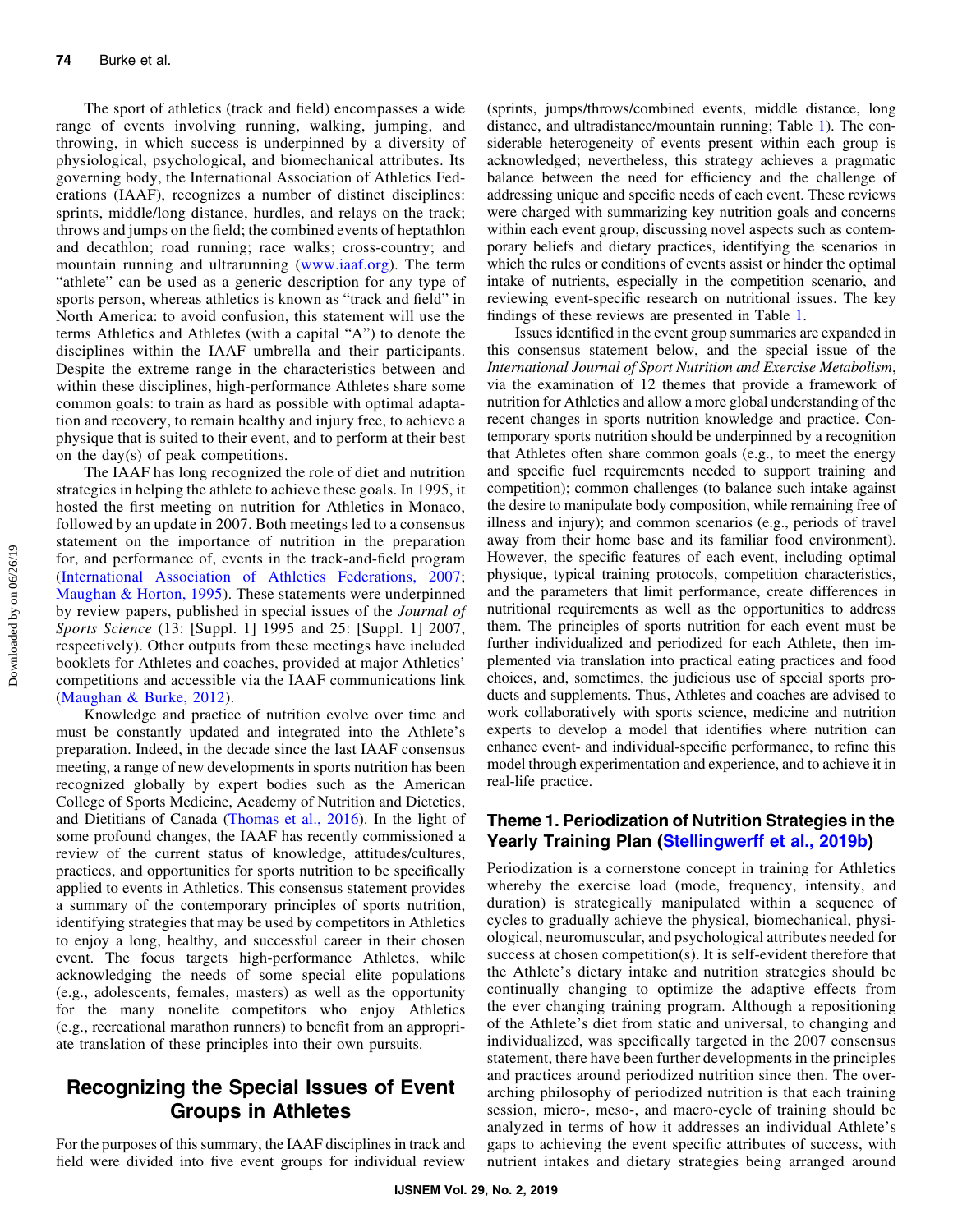| Event group/key events                                                                                                                                        | <b>Special features</b>                                                                                                                                                                                                                                                                                                                                                                                                                                                                                                                                                                                                              | Key nutritional challenges                                                                                                                                                                                                                                                                                                                                                                                                                                                                                                                                                                   | Key nutritional strategies                                                                                                                                                                                                                                                                                                                                                                                                                                                                                                                                                                                                     |
|---------------------------------------------------------------------------------------------------------------------------------------------------------------|--------------------------------------------------------------------------------------------------------------------------------------------------------------------------------------------------------------------------------------------------------------------------------------------------------------------------------------------------------------------------------------------------------------------------------------------------------------------------------------------------------------------------------------------------------------------------------------------------------------------------------------|----------------------------------------------------------------------------------------------------------------------------------------------------------------------------------------------------------------------------------------------------------------------------------------------------------------------------------------------------------------------------------------------------------------------------------------------------------------------------------------------------------------------------------------------------------------------------------------------|--------------------------------------------------------------------------------------------------------------------------------------------------------------------------------------------------------------------------------------------------------------------------------------------------------------------------------------------------------------------------------------------------------------------------------------------------------------------------------------------------------------------------------------------------------------------------------------------------------------------------------|
| <b>Sprints</b><br>(Slater et al., 2019)<br>100 m, 100/110 m hurdles<br>200, 400, 400 m hurdles<br>$4 \times 100$ , $4 \times 400$ relays                      | • Performance determined pri-<br>marily by reaction time,<br>acceleration, maximum run-<br>ning velocity, and the ability<br>to sustain this in the presence<br>of increasing fatigue<br>• Large dependence on anaer-<br>obic energy generation<br>• Training typically involves<br>brief maximum intensity re-<br>petitions of varying length,<br>with either long or short<br>recovery periods, while com-<br>petition involves single efforts<br>through heats and finals                                                                                                                                                         | • Much greater metabolic de-<br>mands in training (via multi-<br>ple daily sessions) compared<br>with competition<br>• Power to weight needs to be<br>optimized rather than maxi-<br>mized. Currently, there are<br>insufficient morphological<br>data to provide detailed<br>guidance<br>• When contrasted against other<br>Athletes, relative energy and<br>macronutrient intake is lower<br>than in middle-distance and<br>long-distance Athletes.<br>• Nutrition strategies to amplify<br>training-induced adaptive<br>signals outside of protein<br>metabolism remain to be<br>explored | • Greater focus on training<br>nutrition given the metabolic<br>demands of training far<br>exceed those of competition<br>• Emphasis placed on the stra-<br>tegic timing of nutrient intake<br>before, during, and after<br>exercise to assist in optimiz-<br>ing training capacity, recov-<br>ery, and body composition<br>• Some evidence to support the<br>use of a small number of<br>supplements (e.g., caffeine<br>and creatine, plus beta-alanine<br>and bicarbonate for longer<br>sprints) to assist in the training<br>and/or competition<br>environment                                                              |
| Jumps/throws/combined<br>events<br>(Sygo et al., 2019)<br>Long, triple, high, pole<br>vault, shot put, hammer,<br>javelin, discus<br>Heptathlon and decathlon | • An emphasis on speed and<br>explosive movements along<br>with technical proficiency to<br>convert forward or rotational<br>movement into the highest<br>jump or longest jump or throw<br>• Wide ranging somatotypes<br>that share the commonality of<br>optimal strength-weight<br>ratios and Type II muscle fiber<br>typing<br>• Competition consists of short<br>repeated explosive bouts but<br>often includes prolonged time<br>in the field of play.<br>• The additional challenge of<br>counterbalancing speed/<br>power with middle-distance<br>aerobic/anaerobic bioenerget-<br>ics demands for combined<br>event Athletes | • Optimization of athlete body<br>mass, which varies widely by<br>event, with emphasis on<br>optimal power-weight ratio in<br>some events<br>• Recovery from training that<br>may result in substantial<br>muscle damage and neuro-<br>muscular fatigue<br>• Energy requirements that can<br>vary considerably between<br>peak training vs. competition<br>phase<br>• "Trade-offs" for combined<br>event Athletes of maintaining<br>a more powerful physique<br>suitable for shorter sprints and<br>throws vs. a lower body mass<br>for jumps and middle-distance<br>events                  | • Periodization of energy and<br>macronutrient intake to meet<br>training demands across the<br>yearly training plan and<br>competition cycle<br>• Appropriate use of ergogenic<br>aides, such as creatine, beta-<br>alanine, and/or caffeine, de-<br>pending on event, stage of<br>season, and performance<br>goals<br>• Periodized body composition<br>over the season, reaching peak<br>power-weight ratio for key<br>competitions<br>• Planning of nutrition and<br>hydration strategies to support<br>extended competition days,<br>often occurring in peak sun<br>and/or heat                                            |
| Middle distance<br>(Stellingwerff et al., 2019a)<br>800/1,500 m<br>3,000 m steeplechase,<br>$5,000 \; \mathrm{m}$                                             | • Exceptional aerobic and<br>anaerobic bioenergetic devel-<br>opment, with emphasis on<br>sprint biomechanical/struc-<br>ture performance components<br>• Large dependence on exoge-<br>nous and endogenous buffer-<br>ing systems for performance<br>• Large individual and seasonal<br>diversity of training programs,<br>with large volumes during<br>general preparation phase, and<br>sprint-based workouts in the<br>competition phase<br>• 2–3 races in major cham-<br>pionships with minimal days<br>for recovery between races                                                                                              | • Huge variability of training<br>throughout the season (large<br>differences in volume and<br>intensity) dictates very dif-<br>ferent caloric and macronu-<br>trient demands<br>· High-metabolic acidosis limits<br>performance<br>• Important of exceptional<br>power to weight ratios for<br>optimal competition perfor-<br>mance while staying healthy<br>in a structurally demanding<br>sport (risk of stress fractures)<br>• 2-3 training bouts/day and 2-<br>3 races over several days in<br>major competitions require<br>optimized nutritional recovery                             | • Periodization of nutrition to<br>meet the demands of training<br>and competition volumes and<br>intensity to dictate caloric and<br>macronutrient requirements<br>• Potential use of exogenous<br>(sodium bicarbonate) and<br>endogenous (beta-alanine<br>leading to carnosine) buffer-<br>ing approaches<br>• Periodized approach to body<br>composition throughout the<br>yearly training plan to opti-<br>mize power-weight ratio for<br>targeted competition season.<br>• Optimized nutrition and fluid-<br>based recovery routines dur-<br>ing intensive training days and<br>competition periods<br><i>(continued)</i> |

# <span id="page-2-0"></span>Table 1 Common Characteristics of Different Event Groups in Athletics

Downloaded by on 06/26/19 Downloaded by on 06/26/19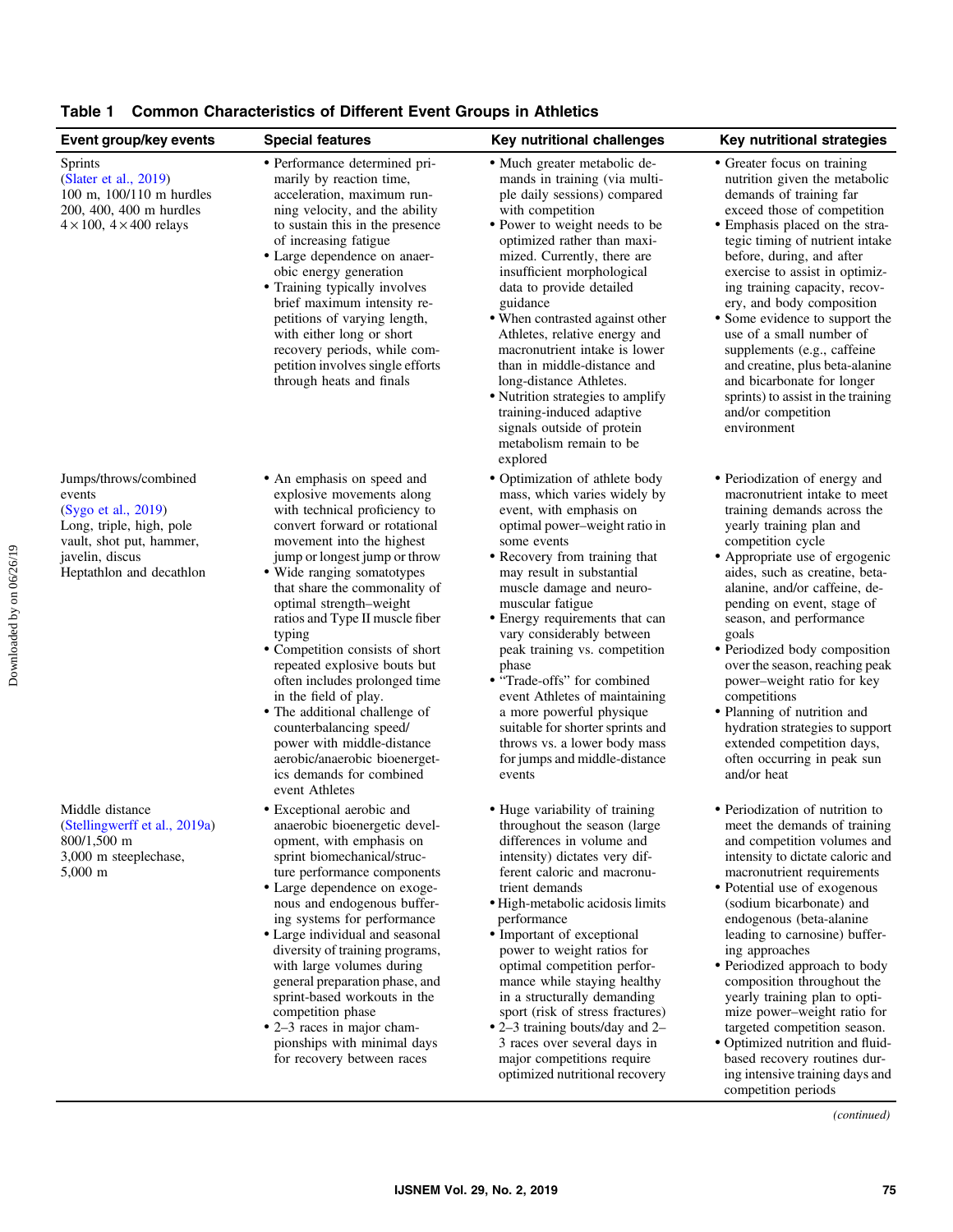### Table 1 (continued)

| Event group/key events                                                                                                                        | <b>Special features</b>                                                                                                                                                                                                                                                                                                                                                                                                                                                                                                        | Key nutritional challenges                                                                                                                                                                                                                                                                                                                                                                                                                                                                                                                                               | Key nutritional strategies                                                                                                                                                                                                                                                                                                                                                                                                                                                                                                                                                                                                                                                                                                                                                  |
|-----------------------------------------------------------------------------------------------------------------------------------------------|--------------------------------------------------------------------------------------------------------------------------------------------------------------------------------------------------------------------------------------------------------------------------------------------------------------------------------------------------------------------------------------------------------------------------------------------------------------------------------------------------------------------------------|--------------------------------------------------------------------------------------------------------------------------------------------------------------------------------------------------------------------------------------------------------------------------------------------------------------------------------------------------------------------------------------------------------------------------------------------------------------------------------------------------------------------------------------------------------------------------|-----------------------------------------------------------------------------------------------------------------------------------------------------------------------------------------------------------------------------------------------------------------------------------------------------------------------------------------------------------------------------------------------------------------------------------------------------------------------------------------------------------------------------------------------------------------------------------------------------------------------------------------------------------------------------------------------------------------------------------------------------------------------------|
| Distance<br>(Burke et al., 2019)<br>$10,000 \text{ m}$<br>Half marathon/marathon<br>20/50 km race walks<br>Cross-country                      | • Race times for elite performers<br>span $\sim$ 26 min $\rightarrow$ 4 hr<br>• Elite performers typically<br>peak for two races/year<br>• Key factors for success are<br>high aerobic power, the ability<br>to exercise at a large fraction<br>of this power, and high<br>economy of movement<br>• High-volume training typi-<br>cally maintained                                                                                                                                                                             | • High training volume requires<br>dietary energy and CHO sup-<br>port, especially for high<br>quality and race practice<br>workouts<br>• High power to weight ratio<br>(i.e., low body mass/fat con-<br>tent) associated with success<br>but poses another risk for low<br>energy availability.<br>· Race success requires high<br>availability of economical<br>CHO fuels<br>• Longer races permit within-<br>event intake of CHO and<br>fluid, but must be balanced<br>against time lost in obtaining/<br>consuming supplies from feed<br>zones and risk of gut upset | • Periodization of energy and<br>CHO intake according to<br>training volume and goals to<br>balance performance and<br>adaptation goals of each ses-<br>sion and cycle<br>• Periodization of body com-<br>position to balance health and<br>performance<br>• Race nutrition strategies to<br>meet event-specific CHO re-<br>quirements including appro-<br>priate pre-race glycogen<br>storage, within-event CHO<br>intake according to opportu-<br>nity to achieve muscle and<br>central nervous system bene-<br>fits<br>• Event-specific hydration plan<br>before and during race to find<br>individual balance between<br>rates of sweat loss and op-<br>portunities to drink<br>• Well practiced use of evi-<br>dence-based performance<br>supplements (e.g., caffeine) |
| Ultradistance and mountain<br>running<br>(Costa et al., 2019)<br>>Marathon distance:<br>self-sufficient, semisup-<br>ported, and full support | • Much longer race distances<br>$(-50-250)$ km than other<br>Athletics events; however,<br>conducted at much lower<br>intensities, across varied ter-<br>rain and surfaces (i.e., desert,<br>mountain, forest, jungle, arc-<br>tic)<br>• Large dependency of endog-<br>enous fat energy substrate but<br>requires a constant supply of<br>exogenous CHO energy sub-<br>strate for synergistic energy<br>provisions and prevention of<br>metabolic fatigue<br>· May include additional burden<br>of carrying day or self-suffi- | • Establishing the ideal power-<br>weight ratio for specific race<br>characteristics<br>• High training volumes and<br>quality running require suffi-<br>cient carbohydrates before,<br>during, and posttraining.<br>• High-risk events for promot-<br>ing fluid overload and exer-<br>cise-associated hyponatremia<br>• High prevalence of gastroin-<br>testinal symptoms, including<br>gradual development of food<br>and fluid intolerance as dis-<br>tance progresses                                                                                                | • Periodization of nutrition to<br>meet specific (i.e., terrain,<br>surface and environmental<br>conditions) training and<br>competition demands<br>• Ad libitum fluid intake for<br>protection against dehydra-<br>tion and overhydration.<br>Assess gastrointestinal toler-<br>ance to race food and fluid,<br>and adjust accordingly<br>• Practice race nutrition prior to<br>competition (i.e., train the gut)                                                                                                                                                                                                                                                                                                                                                          |

Note. CHO = carbohydrate.

each period, from individual session to overall season, to contribute to the changes that will address the Athlete's long-term goals. The diversity and complexity of the needs for success across different Athletic events means that many models of periodized nutrition are possible.

ciency pack

An illustration of periodized nutrition is provided in Figure [1](#page-4-0) in relation to four different concepts: carbohydrate (CHO) fuel for support and adaptation of "aerobic" events, protein for adaptation and physique manipulation, special needs around micronutrient support, and understanding the different roles of supplements for training support and performance optimization. The first of these concepts provides an example of an evolving subtheme in nutritional periodization: Nutritional strategies employed to achieve one goal might be contradictory for another. More specifically, although proactive nutrient support directed at the specific factors that limit performance is an important goal for competition and performance-focused training sessions, in some cases, the deliberate or accidental exposure to the absence of nutrient support can accentuate adaptive responses to an exercise stimulus. This is illustrated by robust evidence demonstrating that strategies which provide high CHO availability enhance the performance of sustained exercise conducted at intensities below the so-called anaerobic threshold. Yet, when such exercise is undertaken with low CHO availability (particularly low muscle glycogen stores), there is a further upregulation of the signaling pathways underpinning various adaptive responses. The deliberate integration and sequencing of adaptation-focused and performance-focused nutrition strategies into an Athlete's training program is a highly individualized and specialized task that should involve the input of Athlete, coach, and scientists specializing in nutrition, while featuring continual modifications according to feedback and experience.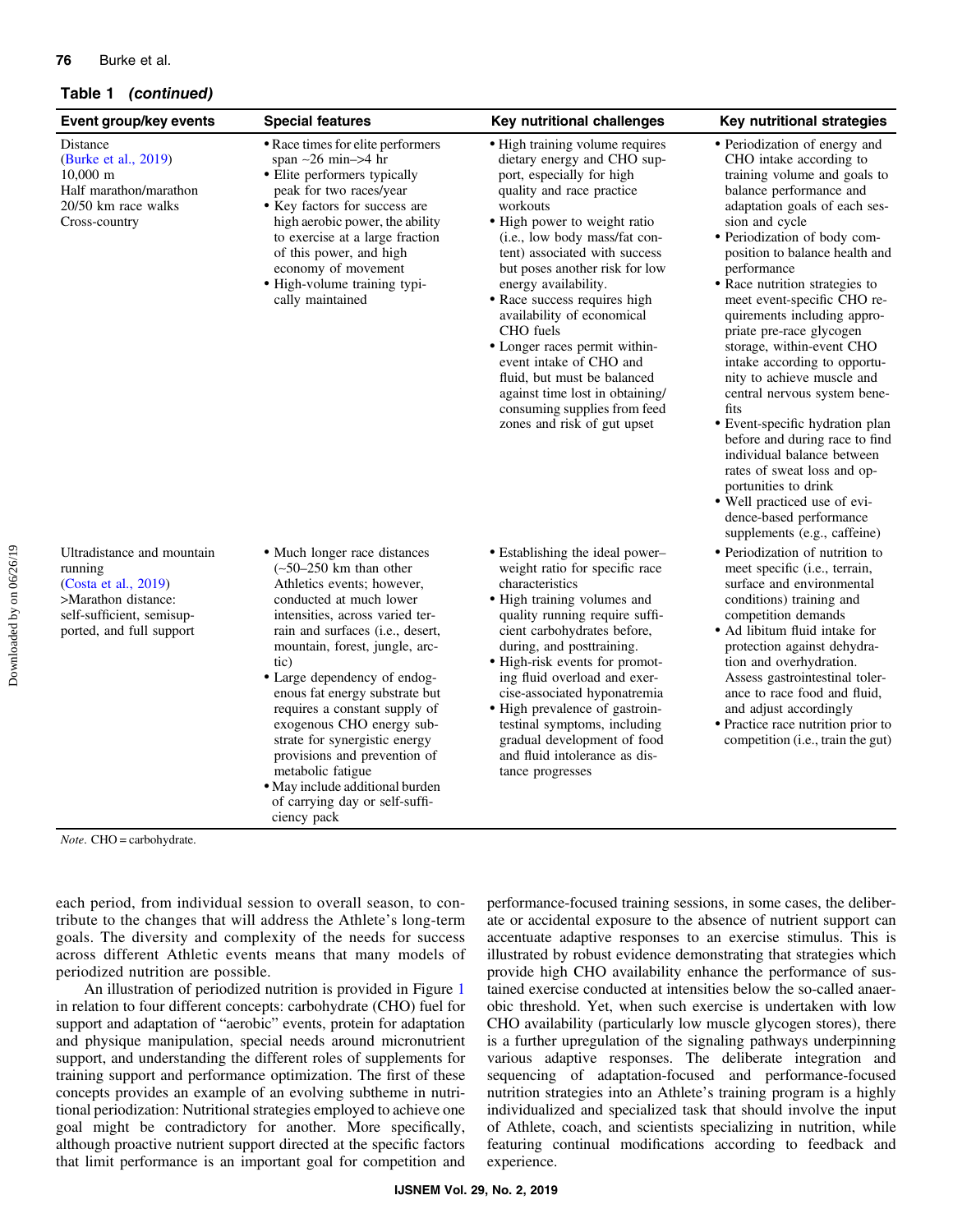<span id="page-4-0"></span>

Figure 1 — A theoretical model highlighting periodization considerations for three common nutrition interventions of CHO, PRO, and iron in relation to the Athletics event performance determinants. CHO = carbohydrate; PRO = protein.

# Theme 2. Energy Availability in Athletics: Managing Health, Performance, and Physique ([Melin et al.,](#page-11-0) [2019](#page-11-0))

Dietary energy must meet the energy cost of an Athlete's training load and competition program as well as support the body's nonsport function/activities related to health and well-being. The conventional interest in energy targets the concept of energy balance where differences between dietary energy intake and total daily energy expenditure create opportunities for changes in body composition to store or utilize body fat and protein. This is recognized as an important concept in Athletics since, at different times in their sporting career or each annual training plan, many Athletes deliberately manipulate both sides of the energy balance equation to achieve physique changes that optimize performance in their event (e.g., gain in body mass [BM]/muscle mass, loss of BM/body fat). However, the contemporary concept of energy availability examines energy intake in relation to the energy that is left to address the body's myriad nonexercise needs once the energy expenditure committed to training and competition is removed. Here it should be noted that, as the energy expenditure associated with the Athlete's prescribed training load is already committed, an energy mismatch (i.e., initial energy deficit) leads to an adjustment in expenditure on the nonexercise body functions to conserve energy, with potential impact on health and performance. Low energy availability (LEA) underpins the Female Athlete Triad syndrome, but new insights over the last decade have identified its occurrence in male Athletes and its impact on a range of body systems and performance factors, beyond bone and menstrual health. Thus, the concept of relative energy deficiency in sport was developed to address this expanded range of concerns, together with the sequelae of functional hypothalamic amenorrhea (females), reduced testosterone levels and libido (males), poor bone health, increased risk of illness and injuries, gastrointestinal disturbances, cardiovascular disease, impaired hematological, training capacity and performance. LEA is known to occur in Athletics, and, although the highest prevalence appears to be in the weight-sensitive endurance and jump events, all Athletes may be at risk of its development via disordered eating, misguided weight loss programs, and inadvertent failure to recognize or address increased energy expenditure associated with training/competition. Preventive educational programs and screening to identify Athletes with LEA/relative energy deficiency in sport are important for early intervention to prevent long-term secondary health consequences. Treatment for these Athletes is primarily to increase energy availability and often requires a team approach including a sports physician, sports dietitian, physiologist, and psychologist.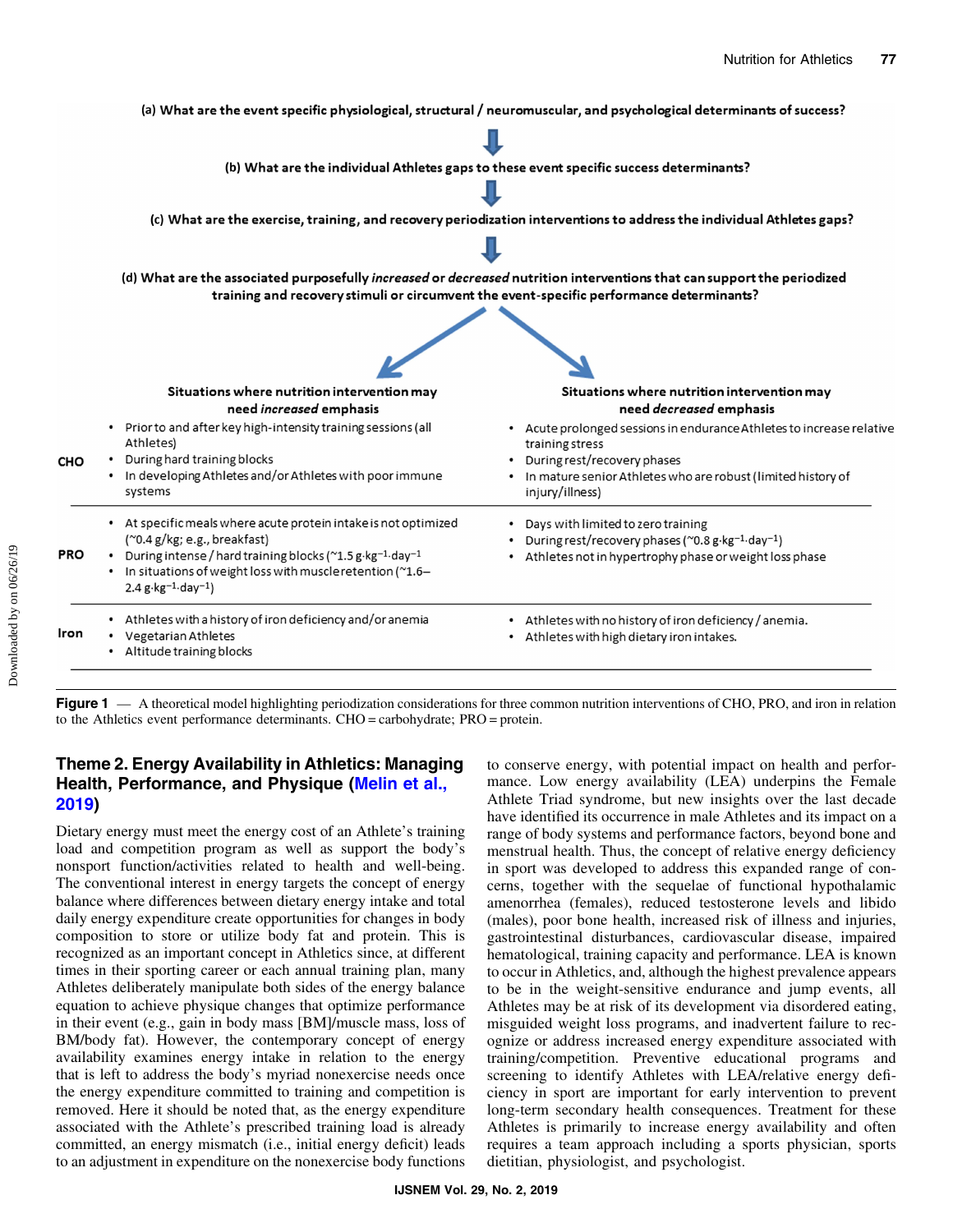# Theme 3. Protein Needs for Adaptation and Physique Manipulation [\(Witard et al., 2019\)](#page-11-0)

Whether the recommended daily allowances for protein for the general population, set at 0.8–1 g/kg in most countries, are suitable for high-level Athletes has been a point of controversy for many decades. It is only recently that there has been agreement that allowances, which target the absence of protein insufficiency in largely sedentary populations, are not relevant to competitive Athletes who need to optimize the adaptive response to training and to achieve the physique attributes of lean mass to body fat ratio needed for successful performance in their events. There is now clear evidence of the benefits of consuming highquality proteins (those providing relevant amounts of all essential amino acids) in a well-timed distribution over the 24-hr period following key workouts or events; this promotes the manufacture of new body proteins in response to the specific training stimulus as well as replacing damaged ones. Highquality protein-rich foods (high in leucine), when consumed in amounts equivalent to ∼0.3–0.4 g/kg of rapidly digested protein at four to five eating occasions per day, can optimize the training response in Athletes with optimal energy availability. This target probably should be increased to 0.4–0.5 g/kg in the case of mixed meals that slow the protein digestion/absorption kinetics and scenarios of energy deficit/weight loss in which rates of muscle protein synthesis are suppressed. Overall, dietary protein intakes of 1.3–1.7 g·kg<sup>-1</sup>·day<sup>-1</sup> represent optimal targets for the physique and adaptation goals of weight-stable Athletes. Meanwhile, Athletes who wish to achieve effective weight loss, which promotes the retention or even an increase in lean mass, are advised to engage in resistance exercise and to consume dietary protein in quantities of 1.6–2.4 g/kg. Protein-rich whole food sources are the preferred source of protein due to cost, safety and nutrient content. However, protein supplements may sometimes provide a valuable option when it is impractical to transport, prepare, or consume food sources of protein (e.g., immediately postexercise). Table 2 summarizes the current recommendations for protein intakes for high-performance Athletes according to their major goals.

# Theme 4. Fluid Needs for Training, Competition, and Recovery [\(Casa et al., 2019](#page-11-0))

The past decade has seen controversy over guidelines for fluid intake during sport. The best advice to enable adequate replacement of sweat losses has been debated, as have the benefits/impairment to performance associated with proactive or passive hydration strategies. What is irrefutable is that the fluid needs of most Athletes are determined by their reliance on the evaporation of sweat to dissipate the heat produced during exercise or absorbed from a hot environment. Athletics, probably more than any sport, illustrates the futility of trying to apply a single set of guidelines for behavior regarding fluid and electrolyte replacement around sport. Not only is there great diversity in terms of sweat loss during different Athletic events, but there are also differences in opportunities for fluid intake and the penalty for incurring a fluid mismatch. At one end of the spectrum are events such as jumps in which the risk of becoming dehydrated during an event is low and where there may even be benefits to performance if a mild level of hypohydration on competition day creates an increase in power– weight ratios. Conversely, distance and ultradistance events are associated with large rates and absolute volumes of sweat loss due to sustained high-intensity exercise, prolonged duration, hot/humid weather, or combinations of these three. However, opportunities for fluid intake from aid stations or the Athletes' own supplies range from minimal to excessive in comparison with sweat losses. In the case of high-level competitors, at least, fluid intake during continuous events needs to be balanced against the time lost in drinking and the risk of gut upsets. Fluid losses equivalent to >2– 3% BM are typically associated with increases in perceived exertion and reductions in plasma volume, cardiac, and thermoregulatory function and performance in warm–hot conditions. However, the difficulty in drinking during some races means that the winners (i.e., those who are most successful at maintaining an absolute speed despite hypohydration) may incur fluid losses  $>5\%$  of BM.

Advice for fluid intake for training and events in track and field should encourage Athletes to understand the characteristics of their event in terms of the likelihood of large sweat losses, the opportunities to replace these by drinking during the event, and the

### Table 2 Guidelines for Protein Intake for Athletes

Current recommendations based on available evidence

- 1 The optimum daily protein intake for weight stable Athletes exceeds the protein RDA (0.8–1.0 g/kg BM/day) set for the general adult population.
- 2 The optimum daily protein intake for Athletes who have a goal of weight maintenance or weight gain ranges from 1.3 to 1.7 g/kg BM/day.
- 3 The optimum per meal/serving of protein for Athletes who have a goal of weight maintenance or weight gain ranges from 0.3 to 0.4 g/kg BM/ meal.
- 4 Very high protein intakes of >2.5 g/kg BM/day offer no adaptive advantage.
- 5 The optimum daily protein intake for Athletes who are undertaking high-quality weight loss exceeds 1.6 g/kg BM/day and may be as high as 2.4 g/kg BM/day.
- 6 Athletes who consume a high-protein diet (e.g., 2.4 g/kg BM/day) during weight loss are not at increased risk of kidney problems or poor bone health.

Areas for future research

- 1 Event-specific protein needs in Athletics related to body composition manipulation.
- 2 Dose response of muscle protein synthesis to different protein-rich food sources and meals rather than isolated proteins (e.g., whey, soy)
- 3 Long-term benefits and/or protein needs of Athletes undertaken high-quality weight loss.
- 4 Individual variability in body composition responses to manipulation of dietary protein during weight loss in Athletes.

Note. RDA = recommended daily allowance; BM = body mass. High-quality weight loss is defined as the loss of fat mass while preserving, or even increasing, lean BM ([Witard et al., 2019\)](#page-11-0).

Downloaded by on 06/26/19 Downloaded by on 06/26/19

#### IJSNEM Vol. 29, No. 2, 2019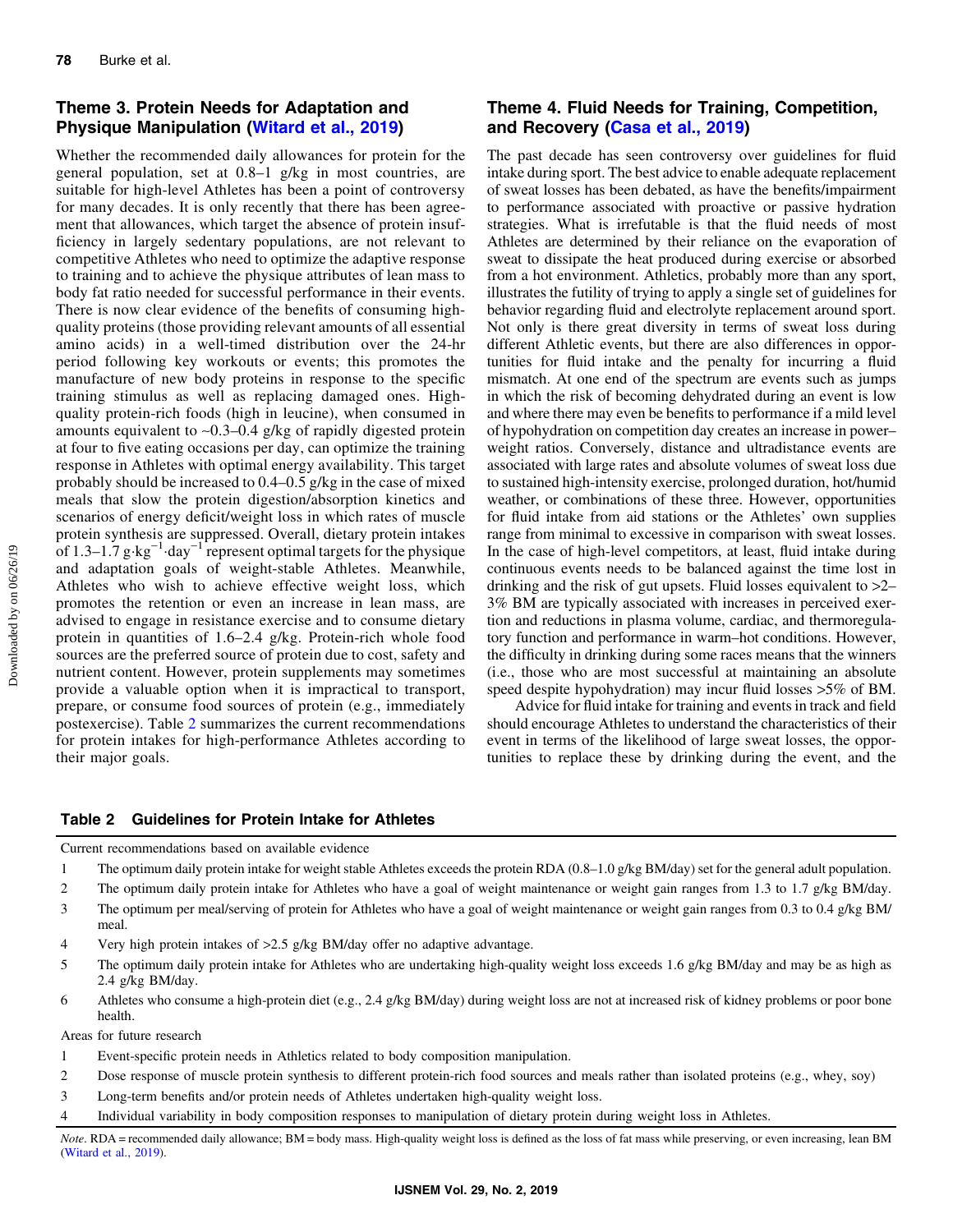<span id="page-6-0"></span>consequences of being hypohydrated. It may be possible and useful to drink to the dictates of thirst when sweat losses are low and the opportunities to drink are plentiful. However, other circumstances require a proactive plan, that is, when performance is affected by hypohydration and the likelihood of large losses is matched with fewer opportunities for hydration. In very hot and/or humid environments, such as may be encountered in high-level competition (e.g., 2019 IAAF World Championships in Doha or 2020 Tokyo Olympic Games), strategies for hyperhydration and precooling prior to events may provide an additional advantage. Table 3 summarizes some of the events in Athletics in which withinrace fluid plans may be beneficial. All strategies should be well practiced in training and fine tuned for the specific event. In the case of Athletes who undertake distance and ultradistance events at slower paces with lower sweat rates, specific advice against overconsuming fluids may be necessary to avoid the problems associated with hyponatremia (low blood sodium levels, usually due to excessive fluid intake). In some scenarios where large sweatassociated electrolyte losses occur, replacement of electrolytes, particularly sodium, may be beneficial in within and postexercise plans; this may be achieved via the use of whole foods or sports food/supplement choices.

### Theme 5. Competition Fuel Needs for Longer Events ([Burke et al., 2019;](#page-10-0) [Costa et al., 2019\)](#page-11-0)

Most of the power used in long and ultradistance events is provided by oxidative fuel-generating pathways. As CHO is a more economical fuel source than fat (i.e., it produces great amounts of adenosine triphosphate for a given amount of oxygen) and can produce adenosine triphosphate via oxygen-independent pathways, it becomes the dominant fuel source at higher intensities.

Table 3 Nutritional Strategies for CHO and Fluid Intake Before and During Distance and Ultrarunning Events in **Athletics** 

| <b>Issue and general</b>                                                                                                                                |                                                                                                                                                          |                                                                                                                                       |                                                                                                                                                                                                                                                                                                                                                                            |                                                                                                                 |                                                                                                                                                                                                        |
|---------------------------------------------------------------------------------------------------------------------------------------------------------|----------------------------------------------------------------------------------------------------------------------------------------------------------|---------------------------------------------------------------------------------------------------------------------------------------|----------------------------------------------------------------------------------------------------------------------------------------------------------------------------------------------------------------------------------------------------------------------------------------------------------------------------------------------------------------------------|-----------------------------------------------------------------------------------------------------------------|--------------------------------------------------------------------------------------------------------------------------------------------------------------------------------------------------------|
| quidelines                                                                                                                                              | 21.1-km half marathon 20-km race walk                                                                                                                    |                                                                                                                                       | 42.2-km marathon                                                                                                                                                                                                                                                                                                                                                           | 50-km race walk Ultramarathon                                                                                   |                                                                                                                                                                                                        |
| Pre-race refueling:<br>· Normalization of<br>$glycogen =$<br>$7-12$ g/kg/day for 24 h<br>$\bullet$ CHO loading =<br>$10-12$ g/kg/day for<br>$36 - 48$ h | Glycogen normalization                                                                                                                                   | Accentuated glycogen<br>normalization                                                                                                 | CHO loading, especially<br>with low-residue diet                                                                                                                                                                                                                                                                                                                           | CHO loading.<br>especially with<br>low-residue diet                                                             | CHO loading especially<br>with low-residue diet<br>and removal of foods<br>known to cause gut<br>issues                                                                                                |
| Pre-race meal:<br>$\bullet$ 1-4 g/kg CHO in<br>$1-4$ h pre-race<br>· Reduced fat, fiber, and<br>protein according to<br>risk of gut issues              | Familiar pre-race meal +<br>CHO after warm-up                                                                                                            | + CHO after warm-up CHO after warm-up                                                                                                 | Familiar pre-race meal Familiar pre-race meal +                                                                                                                                                                                                                                                                                                                            | Familiar pre-race<br>$meal + CHO$ after<br>warm-up                                                              | Familiar pre-race meal<br>+ CHO after warm-up                                                                                                                                                          |
| Opportunities for<br>in-race nutrition:<br>(availability of drink<br>stations)                                                                          | Typically every 5 km in<br>elite races<br>Frequency differs in large<br>city races                                                                       | course (sometimes)<br>$course = 1 km loop)$                                                                                           | Every lap of 2 km loop Typically every 5 km in<br>elite races. Frequency dif-<br>fers in large city marathons:<br>may be every $1-2$ miles                                                                                                                                                                                                                                 | loop course                                                                                                     | Every lap of 2 km Ranges from fully or<br>semisupported to<br>requiring runner to<br>carry own supplies                                                                                                |
| In-race fueling goals:<br>$\bullet$ 45-75 min: mouth<br>rinse/small CHO<br>amount<br>• 1-2.5 h: 30-60 g/h<br>• > 2.5 h: up to 90 g/h                    | to intake of 30–60 g from<br>CHO drinks or gels/<br>confectionery                                                                                        | from CHO drinks or<br>gels/confectionery                                                                                              | Trial CHO mouth rinse up Trial CHO mouth rinse 30-60 g/hr CHO; Consider Target 60-90 g/hr<br>up to intake of 30–60 g trialing intakes up to 90 g/hr from mix of CHO<br>from mix of CHO drinks<br>and more concentrated<br>gels/confectionery                                                                                                                               | drinks or concen-<br>trated gels/<br>confectionery                                                              | Target 30-90 g/hr ac-<br>cording to needs (rate of<br>CHO use decreases<br>with slower pace of<br>longer races) and what<br>is tolerated/practical                                                     |
| deficit $<2-3\%$ BM,<br>especially in hot<br>weather                                                                                                    | In-race hydration goals: Cost-benefit analysis may<br>• Aim to keep net fluid show that time cost of<br>drinking may negate<br>benefits in elite runners | Drink stations allow<br>plentiful opportunities<br>for frequent small in-<br>takes of CHO contain-<br>ing fluid toward a race<br>plan | Fast runners will find it<br>difficult to drink large<br>volumes                                                                                                                                                                                                                                                                                                           | Drink stations<br>allow plentiful<br>opportunities for<br>frequent small<br>intakes of CHO<br>containing fluids | BM changes less likely<br>to reflect true fluid def-<br>icit. Lower sweat rates<br>with slower pace in<br>longer races might<br>mean drinking to thirst<br>within the race plan may underpin race plan |
| Special issues for hot<br>weather events                                                                                                                | Consider pre-race hyperhydration if large fluid deficit is anticipated                                                                                   |                                                                                                                                       | Consider pre-cooling with ice slurry in addition to external cooling strategies if significant thermal challenge is anticipated<br>Adjust fluid intake during event where possible in view of increased sweat losses. Be aware of sweat rates for an array of<br>environmental conditions so that rehydration plans can be individualized and rehearsed prior to the event |                                                                                                                 |                                                                                                                                                                                                        |
| Special comments for<br>nonelite or slower<br>competitors                                                                                               | aware of individual fluid needs                                                                                                                          |                                                                                                                                       | Do not overdrink by consuming fluid in excess of sweat losses. A good tip is to avoid drinking beyond thirst cessation if not                                                                                                                                                                                                                                              |                                                                                                                 |                                                                                                                                                                                                        |

Note. BM = body mass; CHO = carbohydrate ([Burke et al., 2019](#page-10-0); [Casa et al., 2019](#page-11-0); [Costa et al., 2019](#page-11-0)).

All strategies should involve a personalized and well-practiced plan that is suited to the specific needs of the events. General guidelines can be found in more detail in the guidelines by Thomas et al.  $(2016)$  $(2016)$ .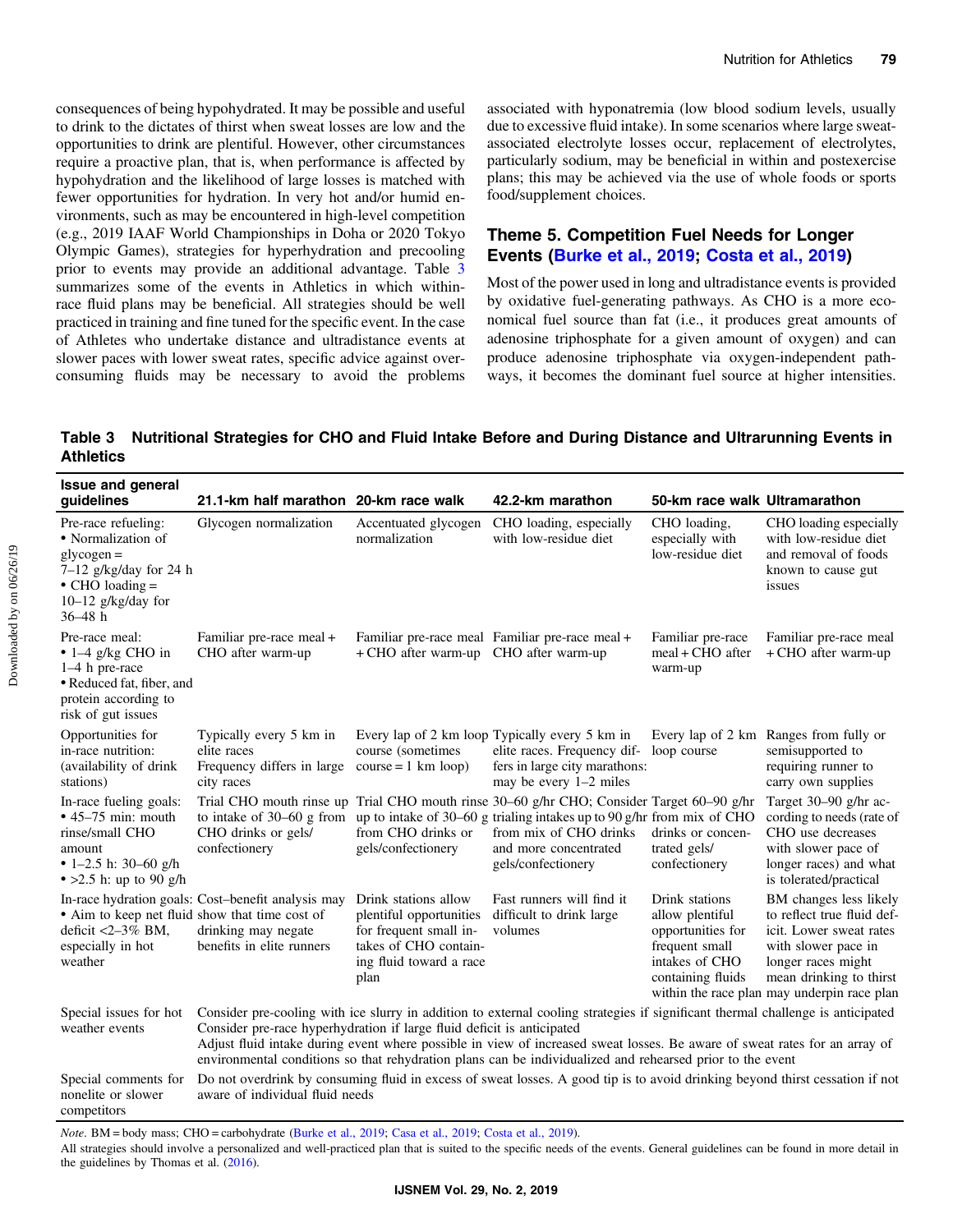The depletion of the body's finite CHO stores can be a limiting factor in the performance of distance and ultradistance events, and strategies that increase CHO availability to meet their fuel demands are associated with performance enhancement. Such strategies including CHO intake during the days prior to the event to normalize or supercompensate muscle glycogen stores, CHO intake in the pre-race meal to restore liver glycogen after overnight fasting, and the intake of CHO during the event. Table [3](#page-6-0) summarizes guidelines for strategies that are commensurate with the demands of different events on the Athletics program, as well as the opportunities to achieve feeding during a race. Contemporary evidence regarding events of over 90 min in duration indicates that within-race CHO becomes more important in supplying substrate to the muscle and brain as endogenous supplies dwindle; indeed, with races of >2 hr, higher CHO intakes (e.g., up to 90 g/hr from mixed CHO sources) are often associated with larger performance benefits. However, with the longest ultraendurance events, realistic/optimal rates of intake may start to scale down due to reduced fuel needs at lower exercise intensities, the logistics of gaining access to such supplies, and the increasing importance of managing gastrointestinal comfort and function during the race.

Although the role of within-race CHO intake as additional substrate for the muscle and brain has been understood for nearly a century, there is now evidence that CHO consumed during exercise can provide an additional performance benefit via central (brain/ nervous system) effects. More specifically, CHO intake can stimulate areas of the brain that control pacing and reward systems via communication with receptors in the mouth and gut. This "mouth sensing" of CHO provides another reason for frequent intake of CHO during longer events (Table [3\)](#page-6-0) as well as some of the shorter events in which it may not be necessary to provide muscle fuel (e.g., half marathon, 20-km race walk). All strategies used during races should be personalized to the event and the individual: they should be well practiced and able to be achieved within the event logistics which include considerations of supply, consumption while running/walking, and gut comfort.

Meanwhile, there is interest in nutritional strategies including chronic or periodized exposure to high-fat, low-CHO diets that may allow Athletes in ultraendurance  $($ >4 hr) events to increase their ability to oxidize fat as a muscle fuel in view of its relatively unlimited pool size and capacity to support exercise at intensities up to ∼75–80% VO2peak. However, it should also be noted that most ultramarathon runners already have a high capacity for fat oxidation, regardless of dietary background. Furthermore, although targeted adaptation to a high-fat diet with CHO restriction is associated with very high rates of fat utilization across a range of exercise intensities, this comes at a cost of a greater oxygen demand during exercise (lower speed for a given oxygen supply or greater oxygen requirement for the same speed) as well as a downregulation of the capacity of CHO oxidation pathways. Such adaptations have been shown to impair performance of races, or selected segments within a longer race conducted at higher exercise intensities  $(>80-85\%$  VO<sub>2</sub>peak), probably limiting the utility of high-fat, low-CHO diets to selected individuals, events, or scenarios.

### Theme 6. Staying Healthy ([Castell et al., 2019](#page-11-0))

The physiological, metabolic, and psychological stresses involved in training and competition may be linked to immune dysfunction, inflammation, oxidative stress, and muscle damage. Physically demanding bouts of exercise reduce the metabolic capacity of immune cells, with this transient immunodepression lowering the resistance to pathogens and increasing the risk of subclinical and clinical infection and illness. Indeed, early studies reported a high incidence of postexercise upper respiratory tract illness among marathon and ultramarathon runners, especially among the faster runners and those with greatest training volumes. Illness surveys conducted at major competitions have reported high levels of upper respiratory tract illness among Athletes within mixed sport events (e.g., the London Olympic Games), while among Athletics groups at IAAF World Championships females and endurance Athletes reported the highest incidence of illness.

Optimizing training load management (e.g., excessively large training volumes and/or sudden changes in training) plays a major role in reducing the incidence of illness. Illness interferes with training consistency and can directly affect performance for several days if it occurs during competition. Athletes who start an endurance event with systemic acute illness symptoms are two to three times less likely to finish the race. Other factors to be considered include high levels of depression/anxiety, long-haul flights, winter competitions, lack of sleep, and LEA.

Immunonutrition may help to combat exercise-induced immunodepression, with important considerations including energy availability and adequate intakes of protein, CHO, fatty acids, and micronutrients (iron, zinc, magnesium, and Vitamins A and D).

Traveler's diarrhea is a frequently reported illness among Athletes who travel across multiple time zones and continents to train or compete in remote countries. Pathogens vary from country to country but contamination of food and water by Escherichia coli is a frequent cause, while Norovirus and Rotavirus are the most frequently reported, and highly contagious, viruses. Although recovery may occur within a couple of days, an infectious episode may seriously impair the Athletes' ability to train or compete. The effectiveness of precautions around food and water management in high-risk areas is unclear; nevertheless, it makes sense to avoid unsafe drinking supplies or foods (see Table [4](#page-8-0)). An illness prevention program should be implemented, requiring coordinated involvement of medical staff, coaches, and Athletes, focusing on preventative precautions for high-risk individuals, with isolation and appropriate treatment of team members who are ill.

Athletes may experience various gastrointestinal problems during exercise, with the main complaint being diarrhea known as "runner's diarrhea." During running or racewalking, reduced splanchnic blood flow is sometimes associated with reperfusion, creating intestinal barrier function loss, increased permeability and bacterial translocation. Aggravating factors include a hot environment, consumption of nonsteroidal anti-inflammatory medicines, long duration or high-intensity exercise and, potentially, the jarring action of running. Nutritional factors include high dietary intakes of fiber, intakes of fructose, and other fermentable CHO sources (known as FODMAPS [fermentable oligosaccharides, disaccharides, monosaccharides, and polyols]) in susceptible individuals, the use of bicarbonate or caffeine as performance supplements, and within race intake of drinks of high CHO content and osmolality. The stomach and gut can possibly be trained to improve tolerance, gastric emptying, and absorption during exercise. Other strategies to reduce gut problems include the removal of problem foods in susceptible people.

Iron status is an important factor in health and performance, but compromised iron status is a common occurrence among endurance Athletes, particularly females. This occurs due to factors from both exercise (e.g., hemolysis and alterations to the iron regulatory hormone hepcidin) and nonexercise origin (e.g.,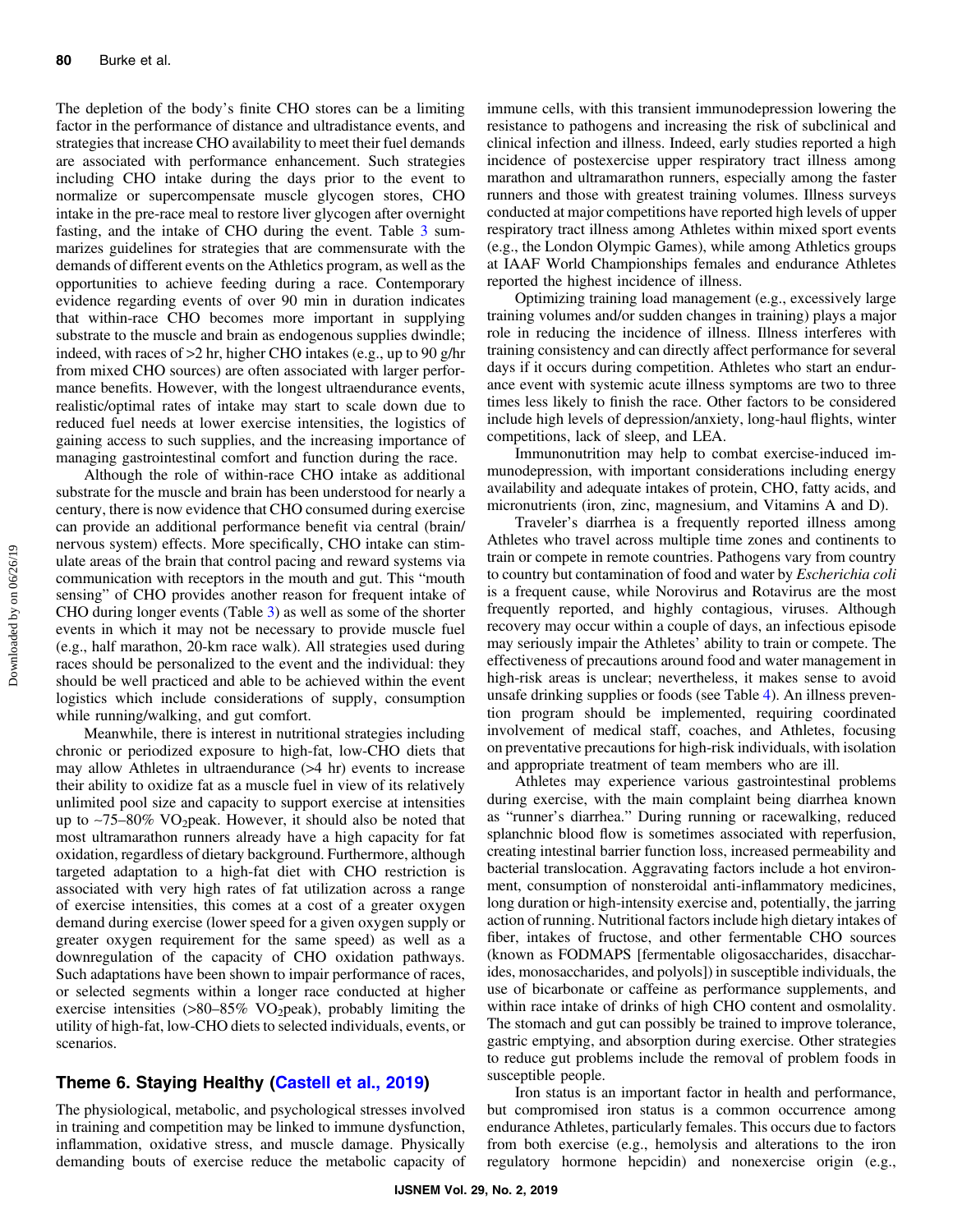### <span id="page-8-0"></span>Table 4 Strategies to Promote Athlete Health

#### Training and competition load management

- Develop detailed and personalized training and competition plans, which promote adequate recovery using sleep, nutrition, hydration, and psychological strategies
- Use small increments when changing training loads (typically <10% weekly)
- Develop competition calendar based on the Athletes' health
- Monitor for early signs and symptoms of overreaching, overtraining, and illness
- Avoid intensive training when experiencing illness or early signs and symptoms

Psychological load management

- Follow stress management techniques to reduce the extraneous load of life hassles and stresses
- Develop coping strategies to minimize internalized impact of negative life events and emotions
- Periodically monitor psychological stresses using available instruments

Hygienic, lifestyle, and behavioral strategies

- Maintain appropriate vaccination schedule for home (e.g., annual flu vaccine) and travel (recommended protocols for foreign countries)
- Minimize general exposure to pathogens by avoiding close contact with infected individuals in crowded spaces and avoiding the sharing of drinking/ eating implements and personal items
- Establish good hygiene practices that limit hand to face contact, including regular and effective hand washing and capturing sneeze/cough expectorant in the crook of the elbow
- In group situations (e.g., travel, communal living) encourage Athletes/ entourage to report illness symptoms at an early stage to allow expedited isolation of persons with potentially infectious illnesses
- Implement practices that limit all infection types including safe sex/condom use, insect repellant and skin coverage strategies, and protection against skin infections in public places
- Facilitate regular, high quality sleep
- Avoid excessive alcohol intake

#### Nutritional strategies

To promote general immune health:

- consume well-chosen diet with adequate energy availability and nutrient provision
- To minimize traveler's diarrhea:
	- drink only safe fluids: hot drinks made from boiled water, cold drinks from sealed bottles
	- avoid high-risk foods, for example, unpeeled fresh fruit and vegetables, buffet meals that have been standing without precise temperature and hygiene control, undercooked meat, street vendors' foods
- To minimize runner's diarrhea in susceptible individuals:
	- avoid poorly tolerated nutrients/ingredients in pre-exercise meals; these may include fiber, fat, protein, fructose, and caffeine or bicarbonate supplementation
	- experiment with the type and amount of drinks/sports foods/foods consumed during longer sessions or races to develop a protocol that can be tolerated with practice
	- with Irritable Bowel Syndrome, trial the avoidance of fermentable oligosaccharide, disaccharide, monosaccharide, polyol carbohydrates in some foods
- To maintain adequate iron status:
	- include iron-rich foods in the diet (e.g., red meats, nuts, seeds and fortified cereals, leafy green vegetables, legumes, etc) and use strategies to enhance bioavailability (mixing plant iron sources with Vitamin C or animal iron sources)
	- check iron status regularly if in high-risk group for suboptimal iron status (females, endurance Athletes, and vegetarians)
	- To treat deficiency or suboptimal status, use intravenous or intramuscular iron supplements but only under medical supervision

Note. Adapted from Castell et al. ([2019\)](#page-11-0).

inadequate iron intake, heavy menstrual blood losses). Routine screening of iron status according to standardized protocols and treatment of suboptimal iron stores is recommended. Options include dietary counseling to improve iron intake, oral iron supplements and, in the case where the athlete is unresponsive or where faster approaches are needed, an intramuscular or intravenous supplement. These latter options must only be undertaken in a medical setting under the supervision of a physician. Strategies to address issues of illness in athletes are summarized in Table 4.

# Theme 7. Preventing and Treating Injuries ([Close](#page-11-0) [et al., 2019](#page-11-0))

Injuries are an inevitable consequence of participation in high-level Athletics with most competitors sustaining one or more during their athletic careers. This can directly affect performance if it occurs

during a major competition, as well as have indirect effects on performance due to interrupted training. Injuries to skeletal muscle account for over 40% of all injuries with the lower leg being the predominant injury site. Other common injuries include fractures, especially stress fractures in Athletes with LEA, and injuries to tendons and ligaments, especially those involved in high-impact sports such as jumping. Given the high prevalence of injury in Athletes, it is not surprising that there has been a great deal of interest in factors that may reduce the injury risk or that decrease the recovery time should an injury occur.

Low energy availability is known to be a major risk factor in the development of bone stress fractures and should be corrected in both the prevention and treatment of such problems. Attention to Vitamin D status and intake of protein and calcium may also be of value. Nutrition goals during the rehabilitation of muscular injuries include adjustment to new energy requirements and distribution of daily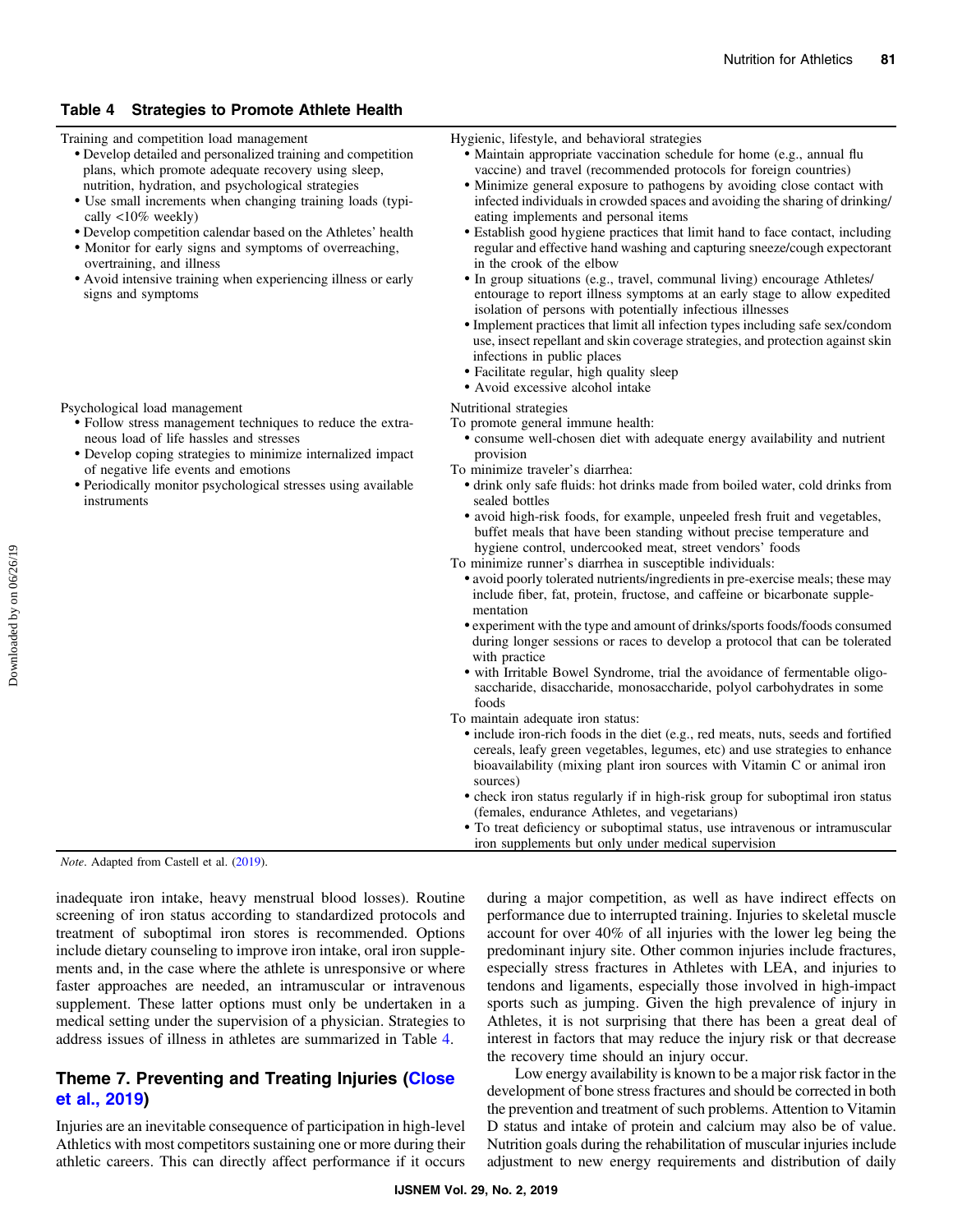protein intake to minimize loss of lean mass and increase muscle repair. The prevention and treatment of injuries to tendons and ligaments are an area of recent active research with initial data on the role of nutritional support from collagenous proteins and micronutrients (e.g., Vitamin C, copper) showing potential benefits.

### Theme 8. Supplements and Sports Foods [\(Peeling](#page-11-0) [et al., 2019](#page-11-0))

Athletes represent an enthusiastic audience for the numerous supplements and sports foods that are marketed with often questionable claims of optimizing health, function, and performance. Although a "food first" philosophy is promoted in relation to nutritional needs, medical supplements may be used under supervision to treat or prevent nutrient deficiencies (e.g., iron deficiency, see Theme 6), while sports foods may assist the Athlete to meet their nutritional goals or nutrient targets in scenarios where it is impractical to eat whole foods. The majority of performance products lack evidence to support their efficacy. However, five evidence-based performance supplements (caffeine, creatine, nitrate/beetroot juice, beta-alanine, and bicarbonate) may contribute to performance gains, according to the event, the specific scenario of use and the individual Athlete's goals and responsiveness (Table 5). Specific challenges include developing protocols to manage repeated use of performance supplements in multi-event or heat final competitions or the interaction between several products that are used concurrently. Potential disadvantages of supplement use include expense, false expectancy, and the risk of ingesting substances banned under the World Anti-Doping Agency's List, which are sometimes present as contaminants or undeclared ingredients. However, major organizations and expert bodies now recognize that a pragmatic approach to supplements and sports foods is needed in the face of the evidence that some products (previously mentioned) can usefully contribute to a sports nutrition plan and/or directly enhance performance. We conclude that it is pertinent for sports foods and nutritional supplements to be considered only where a strong evidence base supports their use as safe,

legal, and effective, and, moreover, that such supplements are trialed thoroughly by the individual before committing to using them in a competition setting. Table 5 provides a summary of performance supplements that might be of value in different events in Athletics, as well as evidence-based uses of medical supplements and sports foods.

# Theme 9: Special Environments: Altitude and Heat ([Saunders et al., 2019](#page-11-0))

High-level Athletes are often required to compete in environments (e.g., hot weather, altitude) that reduce performance. Furthermore, in the continual search for ways to optimize competition performance in normal conditions, it has become popular to train in such challenging/altered environments to increase the adaptive stress. Indeed, this may be further potentiated by associated nutrition and hydration interventions. Although altitude training was first used to prepare for competition in a similar environment (e.g., 1968 Mexico City Olympic Games), it is now more routine for elite Athletes to undertake a series of altitude training camps to improve their sea-level performance. Similarly, the use of heat acclimation/ acclimatization to optimize performance in hot/humid environmental conditions (e.g., 2019 IAAF Doha World Championships) is a common and well-supported practice. However, the use of heat training to improve exercise capacity in temperate environments is a more recent theme that may produce positive outcomes. When Athletes expose themselves to blocks of training with either or both environmental challenges, it is important to provide ample dietary support to optimize training quality and the resultant adaptive responses. For example, LEA, poor iron status, and illness are known to attenuate the response to altitude training and should be addressed prior to the training block. In addition, the special or additional nutrition needs of the training block (e.g., increased energy and CHO utilization or fluid losses) due to the environment or changed training load should be recognized and addressed.

| Event                                                             | <b>Caffeine</b> | <b>Creatine</b> | Nitrate Beta-alanine Bicarbonate | <b>Sports foods</b>                                                                                                  |
|-------------------------------------------------------------------|-----------------|-----------------|----------------------------------|----------------------------------------------------------------------------------------------------------------------|
| $100/200$ m + $100/110$ m<br>hurdles, $4 \times 100$ m relay      |                 |                 |                                  | Sports drinks<br>• Can be used to achieve hydration and fuel                                                         |
| $400 \text{ m} + 400 \text{ m}$ hurdles<br>$4 \times 400$ m relay |                 |                 |                                  | strategies around longer/high-quality training<br>sessions and longer races                                          |
| $800 \; \mathrm{m}$                                               |                 |                 |                                  | Electrolyte supplements<br>• Can be used to achieve (re)hydration goals by                                           |
| $1,500 \text{ m} + 3,000 \text{ m}$ steeplechase                  |                 |                 |                                  | replacing electrolytes lost in sweat                                                                                 |
| 3,000 m steeplechase                                              |                 |                 |                                  | Sports gels/confectionery                                                                                            |
| $5,000/10,000$ m, cross-country                                   |                 |                 |                                  | • Can be used to achieve fueling strategies<br>during longer training sessions/races                                 |
| 20/50 km race walk<br>Half marathon/marathon                      |                 |                 |                                  | Protein supplements<br>• Can provide a convenient source of quickly                                                  |
| Mountain/ultrarunning                                             |                 |                 |                                  | digested, high-quality protein when it is                                                                            |
| Jumps (long, high, triple, and<br>pole vault)                     |                 |                 |                                  | impractical to eat food<br>Liquid meals                                                                              |
| Throws (discus, hammer, jave-<br>lin, and shot put)               |                 |                 |                                  | • Can provide a convenient source of carbo-<br>hydrate, protein, and nutrients when it is<br>impractical to eat food |
| Heptathlon and decathlon                                          |                 |                 |                                  |                                                                                                                      |

Table 5 Performance Supplements and Sports Foods That May Achieve a Marginal Performance Gain in Athletics Events as Part of a Customized and Periodized Training and Nutrition Plan

Note. Readers are referred to Burke et al. [\(2019](#page-11-0)), Costa et al. (2019), Slater et al. (2019), Stellingwerff et al. ([2019a](#page-11-0)), Sygo et al. ([2019\)](#page-11-0).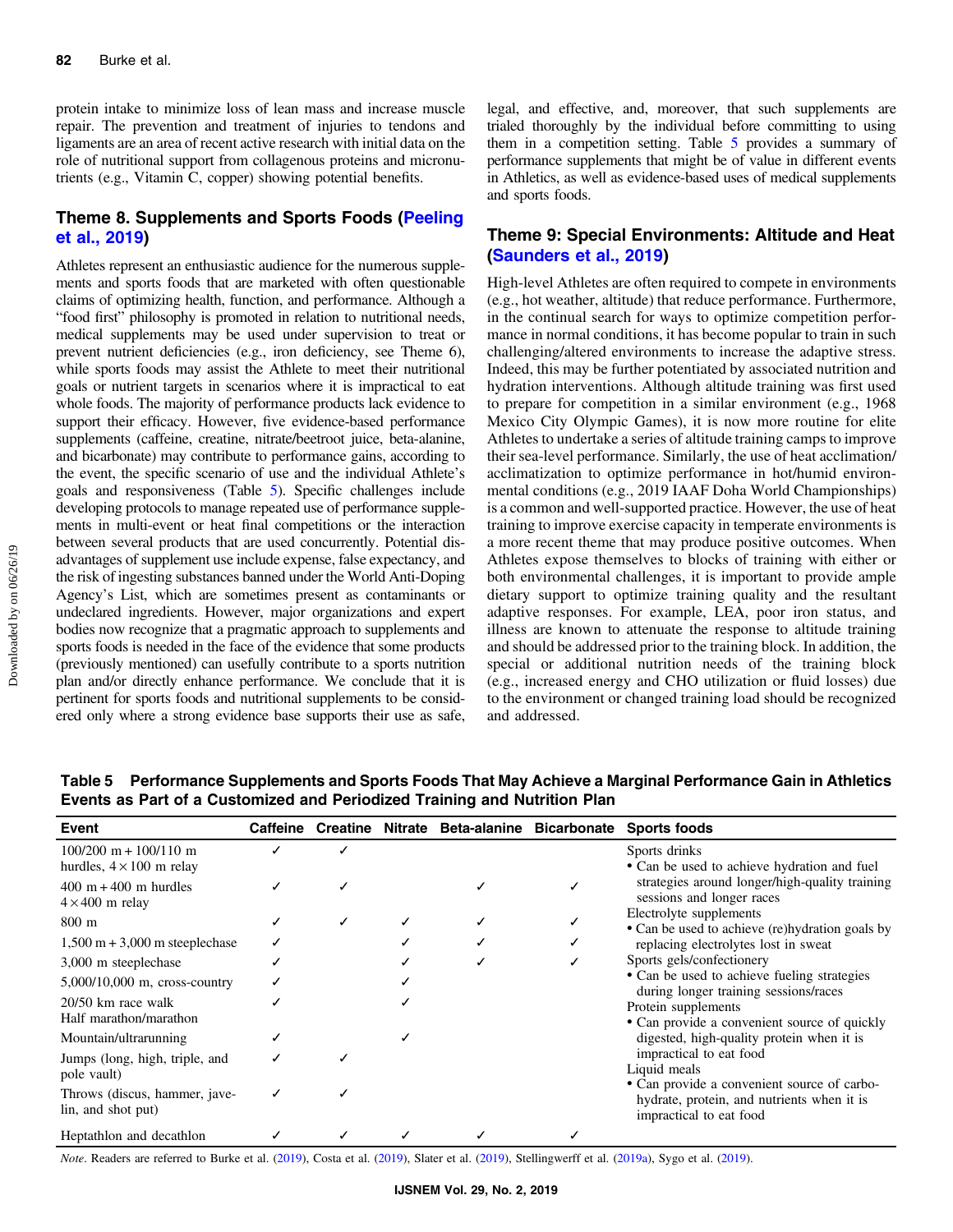# <span id="page-10-0"></span>Theme 10. Special Populations: Young, Female and Masters Athletes ([Desbrow et al., 2019\)](#page-11-0)

Adolescent, female, and masters Athletes have unique nutritional requirements as a consequence of undertaking daily training and competition in addition to the specific demands of age and sexrelated physiological characteristics. Dietary education and recommendations for these special populations require a focus on eating for long-term health, with particular consideration given to "at risk" dietary patterns and nutrients (e.g., sustained periods of restricted eating, low calcium, Vitamin D and/or iron intakes relative to increased requirements). Recent research highlighting strategies to address age-related changes in protein metabolism and the development of tools to assist in the management of relative energy deficiency in sport are of particular relevance to Athletes in these special populations. Whenever possible, young Athletes should be encouraged to meet their nutrient needs by the consumption of whole foods rather than supplements, as the recommendation of dietary supplements to this population overemphasizes their ability to manipulate performance in comparison with other training/ dietary strategies.

# Theme 11. Special Needs for Travel [\(Halson et al.,](#page-11-0) [2019](#page-11-0))

Domestic and international travel represents a regular challenge to high-performance Athletes, particularly when associated with the pressure of competition or the need to support specialized training (e.g., altitude or heat adaptation). Jetlag is a challenge for transmeridian travelers while fatigue and alterations to gastrointestinal comfort are associated with many types of long haul travel. Planning food and fluid intake that are appropriate to the travel itinerary may help to reduce problems. Resynchronization of the body clock is achieved principally through manipulation of zeitgebers such as light exposure and the typical timing of meals. More investigation of the effects of melatonin, caffeine, and the timing/ composition of meals will allow clearer guidelines for their contribution to be prepared. At the destination, the Athlete, the team management, and catering providers each play a role in achieving eating practices that support optimal performance and success in achieving the goals of the trip. Best practice includes pretrip consideration of risks around the quality, quantity, availability, and hygiene standards of the local food supply and the organization of strategies to deal with general travel nutrition challenges as well as issues that are specific to the area or the special needs of the group. Management of buffet style eating, destination-appropriate protocols around food/water and personal hygiene, and arrangement of special food needs including access to appropriate nutritional support between the traditional "3 meals a day" catering schedule should be part of the checklist.

# Theme 12. Special Diets: Vegetarians, Food Intolerances, and Fasting [\(Lis et al., 2019\)](#page-11-0)

Some Athletes implement special diets in accordance with their culture or beliefs or with a specific aim to improve health and/or performance. Four diets of contemporary interest are: vegetarianism; diets with low fermentable oligosaccharides, disaccharides, monosaccharides, and polyols; gluten-free eating; and fasting. An evidence-based approach to any diet is recommended to minimize the risks associated with unnecessary dietary restriction, which may potentially do more harm than good. Gluten-free diets and low fermentable oligosaccharides, disaccharides, monosaccharides, and polyols diets have emerged as novel regimens thought to improve gastrointestinal health and reduce the risk of exercise-associated gastrointestinal symptoms. No direct benefits have been associated with the avoidance of gluten by clinically healthy athletes. However, a gluten-free diet is associated with other dietary changes, particularly a reduction in fermentable oligosaccharides, disaccharides, monosaccharides, and polyols, for which emerging evidence suggests a potential improvement in adverse gastrointestinal symptoms. Vegetarian diets can theoretically support athletic demands, but special attention and good planning are required to ensure adequate intake of energy and specific nutrients that are less abundant or less well absorbed from plant sources (e.g., iron). Finally, intermittent fasting is a long-standing concept, undertaken on an obligatory basis (e.g., Ramadan fasting), or a voluntary pattern (e.g., time-restricted feeding, intermittent energy-restricted days) in search of putative health or body composition benefits. Strict obligatory fasting is likely to require the implementation of tailored nutrition strategies to help Athletes cope with their sports-related demands. Overall, a multitude of factors influence adherence to special diets. Even when adherence to a special diet is a necessity, education and advice from an accredited dietitian/nutritionist are recommended to allow the Athlete to integrate nutrition strategies for optimal health and performance.

# **Conclusions**

The IAAF recognizes that the Athlete's well-being, performance, and recovery from sporting activities are enhanced by well-chosen nutrition strategies. Although Athletics encompasses a diverse range of events with different requirements for success, there are common goals around nutritional support for adaptation to training, optimal training performance, and remaining at low risk of injury and illness. This includes guidelines for the appropriate type; amount; and timing of intake of food, fluids, and occasionally, some supplements and sports foods, to promote optimal health and performance across different scenarios of training and competition. Ideally, Athletes should develop a personalized, periodized, and practical nutrition plan via collaboration with their coach and sports science/medicine team, including accredited sports nutrition experts.

### Acknowledgments

All authors contributed material to the preparation of this manuscript. The authors declare no conflicts of interest in the preparation of this review. We wish to acknowledge the contribution of our colleagues to the preparation of the material in this consensus statement. We thank Keith Baar, Ingvill Bovim, Nicholas Burd, Robert Chapman, Sam Cheuvront, Olivier De Hon, Wim Derave, Kirsty Elliott-Sale, Stuart Galloway, Ina Garthe, Laura Garvican-Lewis, Ida Heikura, Martin Hoffman, Asker Jeukendrup, Andrew Jones, Majke Jorgensen, Alice Kendig Glass, Sophie Killer, Daniel King. Beat Knechtle, Enette Larsen-Meyer, Daniel Moore, Martin Mooses, James Morton, Margo Mountjoy, David Nieman, Jeni Pearce, Julien Periard, Stuart Phillips, Craig Sale, Susan Shirreffs, Mark Tarnopolsky, Adam Tenforde and Jamie Whitfield for their expertise and assistance in undertaking this project.

# References

Burke, L.M., Jeukendrup, A.E., Jones, A.M., & Mooses, M. (2019). Contemporary nutrition strategies to optimize performance in